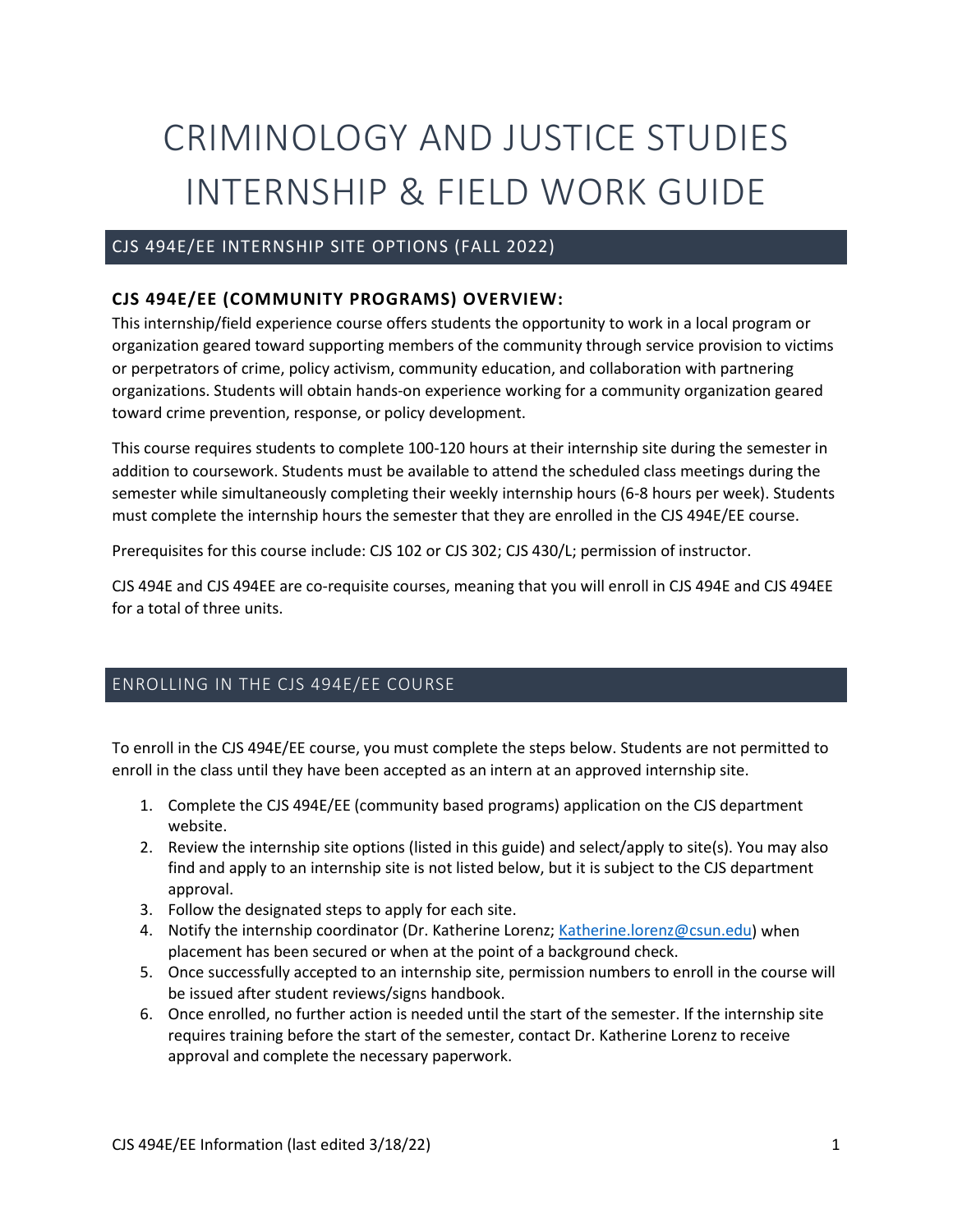# SELECTING AN INTERNSHIP SITE

There are several pre-approved sites where students may intern. The information for each pre-approved site is provided below. Students are to choose a site that aligns with their personal or career interests and scheduling needs. For each site listed in this guide, the pertinent information regarding intern responsibilities, the application process/requirements, and the site coordinator contact info are provided. **It is the responsibility of the student to pursue application and placement to their selected site using the instructions provided with the site information.** 

Students may also choose to intern at an organization that is not pre-approved, but this must first be approved by the instructor and it is the responsibility of the student to apply and secure placement at this site.

Paid internships or employment are eligible to be used as internship sites but are subject to approval by the CJS department.

**Please note that some of these internship sites require a successful background check. This is indicated on a site-by-site basis below**. For sites that require a background check, we suggest beginning the application process at that site ASAP.

For general questions regarding enrollment, placement, and the course, contact Dr. Katherine Lorenz [\(Katherine.lorenz@csun.edu\)](mailto:Katherine.lorenz@csun.edu).

\*\*Note that this document will continue to be updated as new internship sites are added.

## ASSISTANCE WITH APPLYING FOR INTERNSHIPS

Many of the organizations listed in this guide require a resume and cover letter submission to apply as an intern. We recommend that all students have a resume prepared prior to applying to internship sites. Cover letters should be tailored to each specific position.

The Career Center through [Matty's Closet](https://www.csun.edu/career/mattys-closet) provides students with a professional outfit to wear on interviews at internship sites.

The [CSUN Career Center](https://www.csun.edu/career) offers services to assist students preparing their resume and cover letter(s). In addition to drop-in hours offered throughout the week, the Career Center also offers appointments to assist students. More information can be found at the Career Center Website or by going to the Career Center, located in Bayramian Hall 413. We also recommend using the career center to locate possible internships.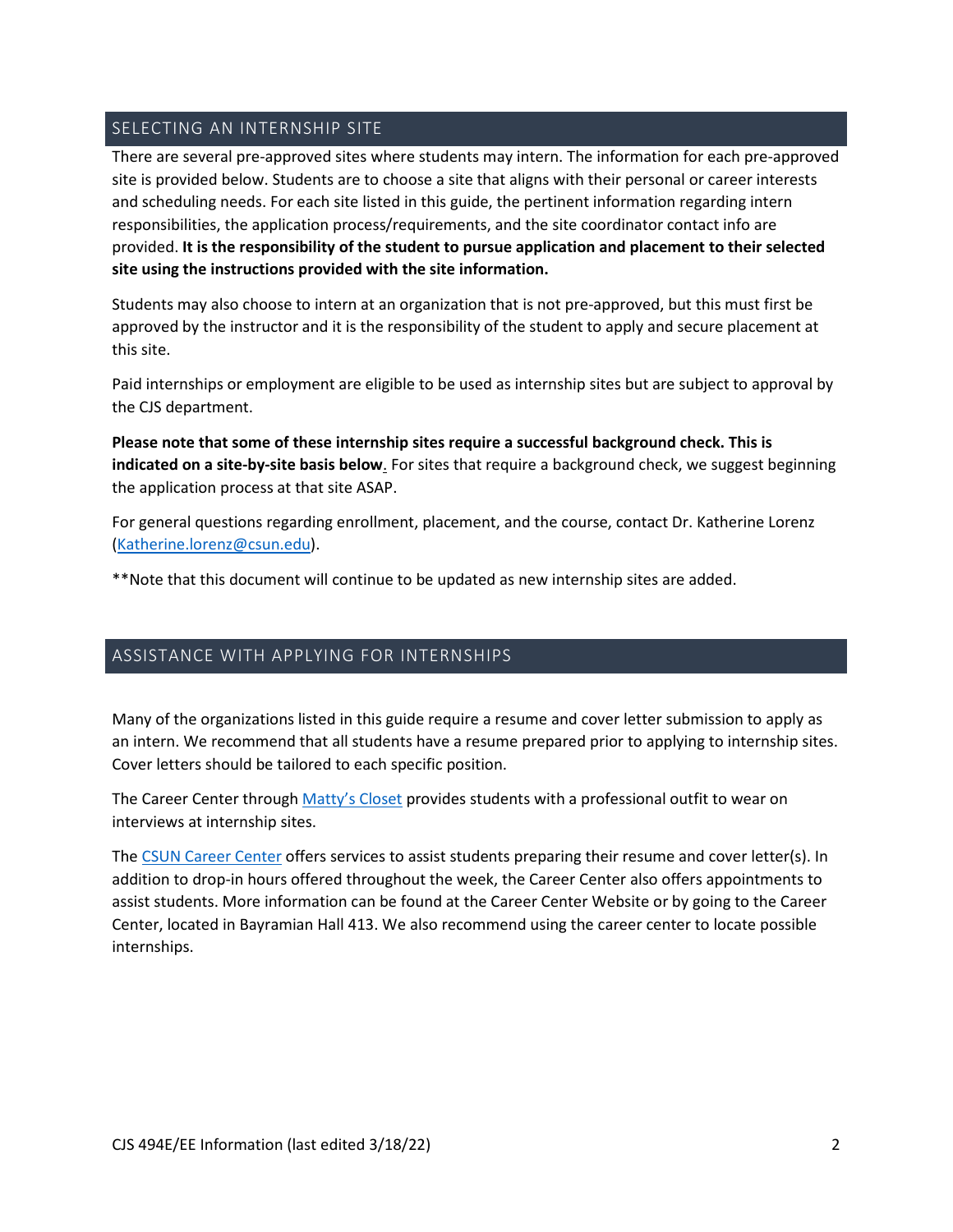# LA DISTRICT ATTORNEY'S OFFICE BUREAU OF VICTIM SERVICES

#### Description

The LA County District Attorney's Bureau of Victim Services provides a broad range of services to victims and witnesses of crimes. Their services are designed to help victims by facilitating a faster and more complete recovery.

Interns have the following responsibilities: assist with clerical support, contact victims to introduce the program's services and assess the victim's needs, refer victims to appropriate community agencies and resources, explain court procedures and provide an escort for victims of crime, provide a case status and disposition of information to victims, assist victims with information about obtaining police reports, witness fess, and arranging for restitution for property return, arrange translation for non-English speaking victims, assist child/elderly/victims with disabilities as needed, answer inquiries from the public about victim services and compensation, record all victim contacts and services provided.

#### Website

[LA County Victim Services website](http://da.lacounty.gov/victims)

#### Location

This site has several locations throughout LA County. Students should choose their top three:

Airport Branch Alhambra Antelope Valley Compton Downtown LA El Monte Inglewood Long Beach Norwalk Pasadena Pomona San Fernando Torrance Van Nuys West Covina

#### **Hours**

Interns are committed to working 16 hours per week. Schedule is flexible between the hours of 7AM and 6PM.

# Commitment

6 months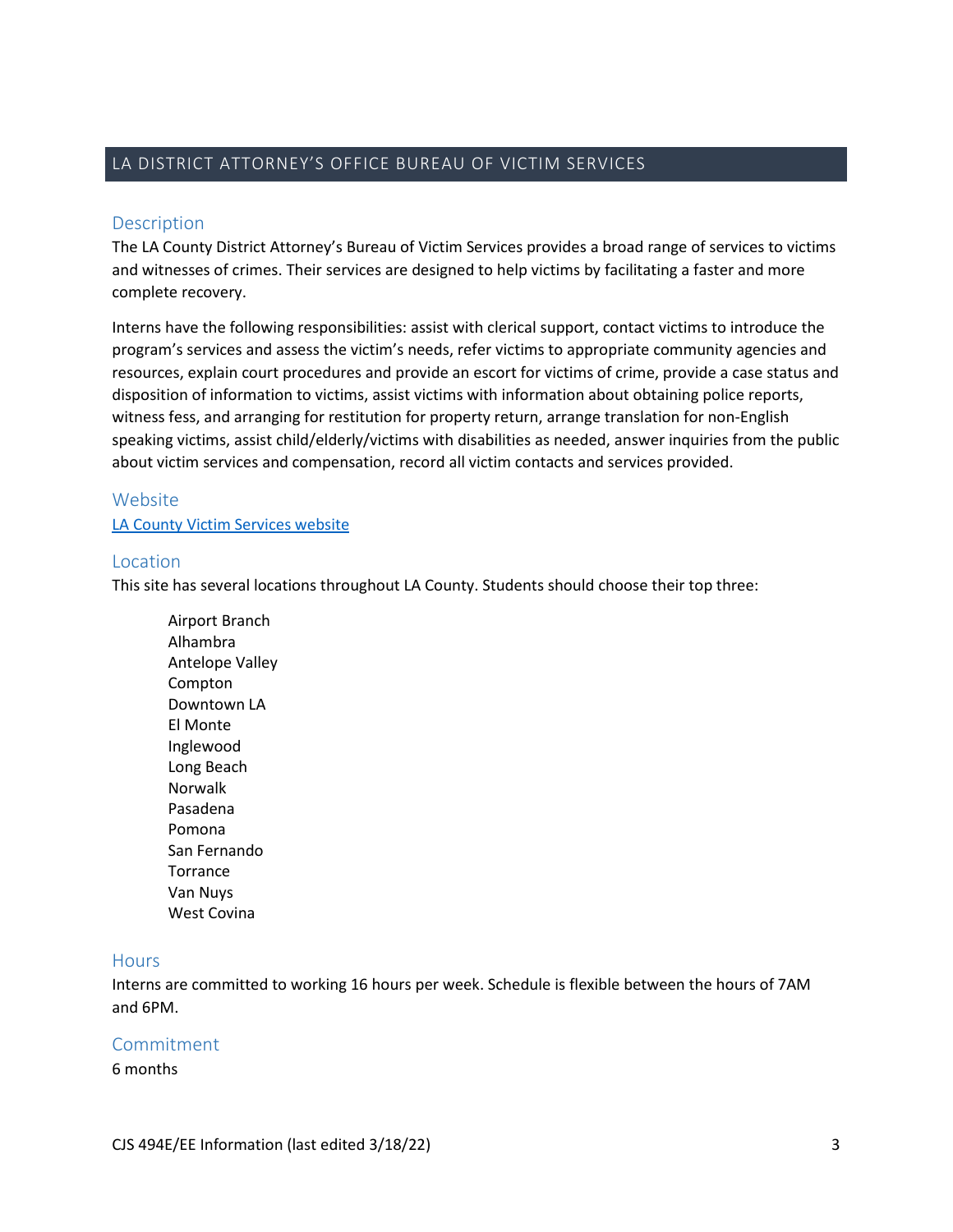# Training and Requirements

Interns must attend an orientation at the office in Alhambra (full day/8-hour training session). Interns also receive on the job training.

This internship requires a successful background check and finger printing.

# Apply

Students must complete a volunteer application form (ask course instructor for the form). Students provide top three location choices. Email the completed form, resume, and location choices to Shari Farmer [\(sfarmer@da.lacounty.gov\)](mailto:sfarmer@da.lacounty.gov) and indicate enrollment in the CSUN CJS program. Students undergo a phone interview and follow-up in-person interview.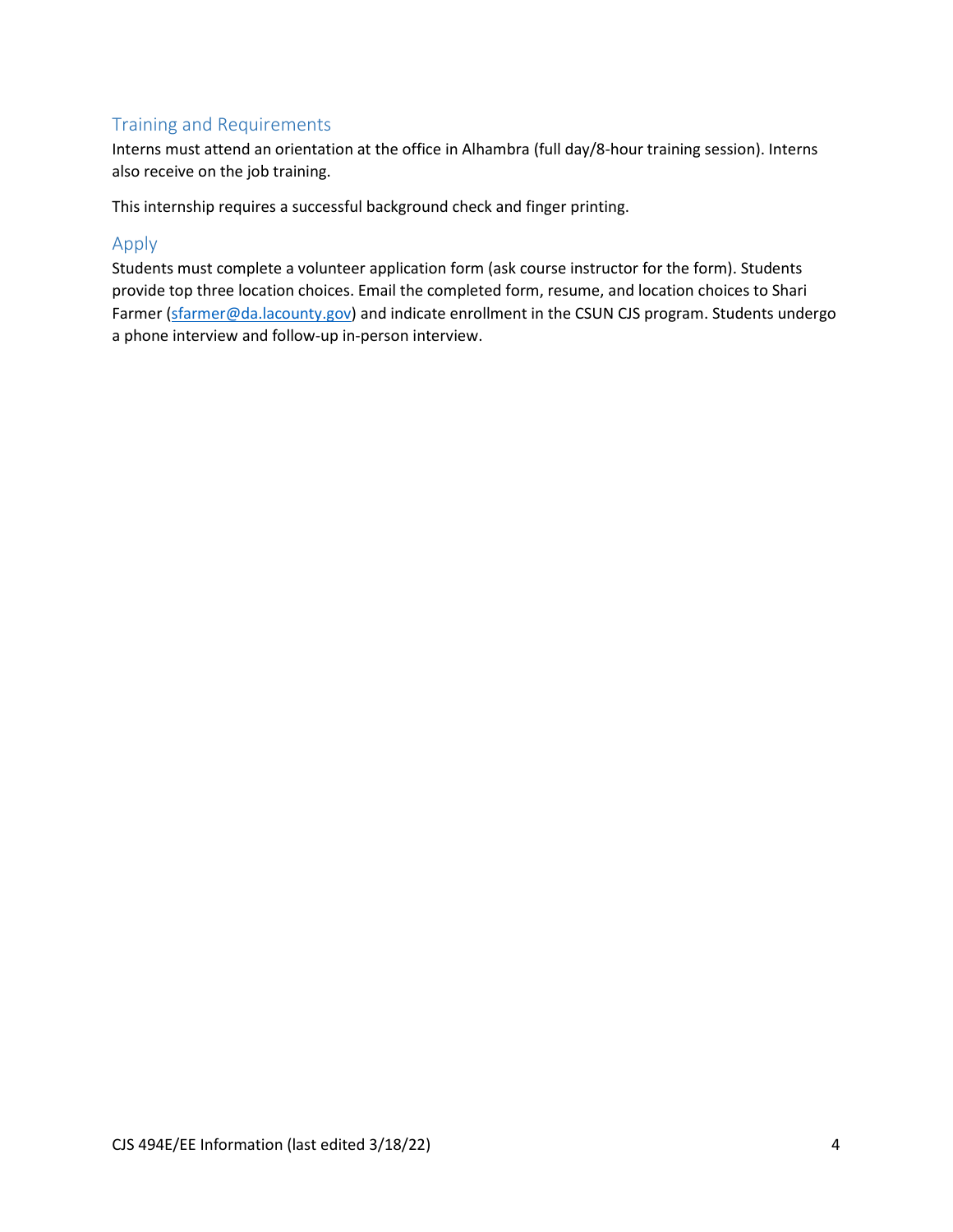# ALEXANDRIA HOUSE

#### **Description**

Alexandria House is a transitional residence and house of hospitality for women and children in need of support and housing. Alexandria House provides safe and supportive housing to single women and women with children in the process of moving from homelessness to permanent housing. As part of their service, they provide educational and enrichment opportunities to the community. Their mission centers around anti-racist and multicultural services that meet the needs of women who are economically poor. This organization has been providing supportive housing to women and children in Los Angeles since 1996.

#### intern responsibilities

Interns will assist with tasks that support the day-to-day functioning of Alexandria House. Interns will be responsible for helping with child care, after school programs, administrative duties, and assisting with case work. Interns will also assist with office work and various tasks.

# Website [Alexandria House website](https://www.alexandriahouse.org/)

#### Location

426 S. Alexandria Ave., Los Angeles 90020 (mid-Wilshire of LA)

#### **Hours**

Interns will work approximately 6-8 hours each week. Students will have the opportunity to work with the volunteer coordinator to establish a schedule that fits their needs. Opportunities for a hybrid of remote and in-person work are available.

#### Commitment

Full semester and 100-120 hours.

## Training and requirements

Interns must attend an orientation prior to beginning their hours. Once accepted as an intern, students will be notified of the training schedule.

All students who intern at Alexandria House must be fully vaccinated against covid-19.

Student interns must sign a confidentiality form.

#### Apply

Interested students should email their resume to the volunteer coordinator [\(volunteer@alexandriahouse.org\)](mailto:volunteer@alexandriahouse.org).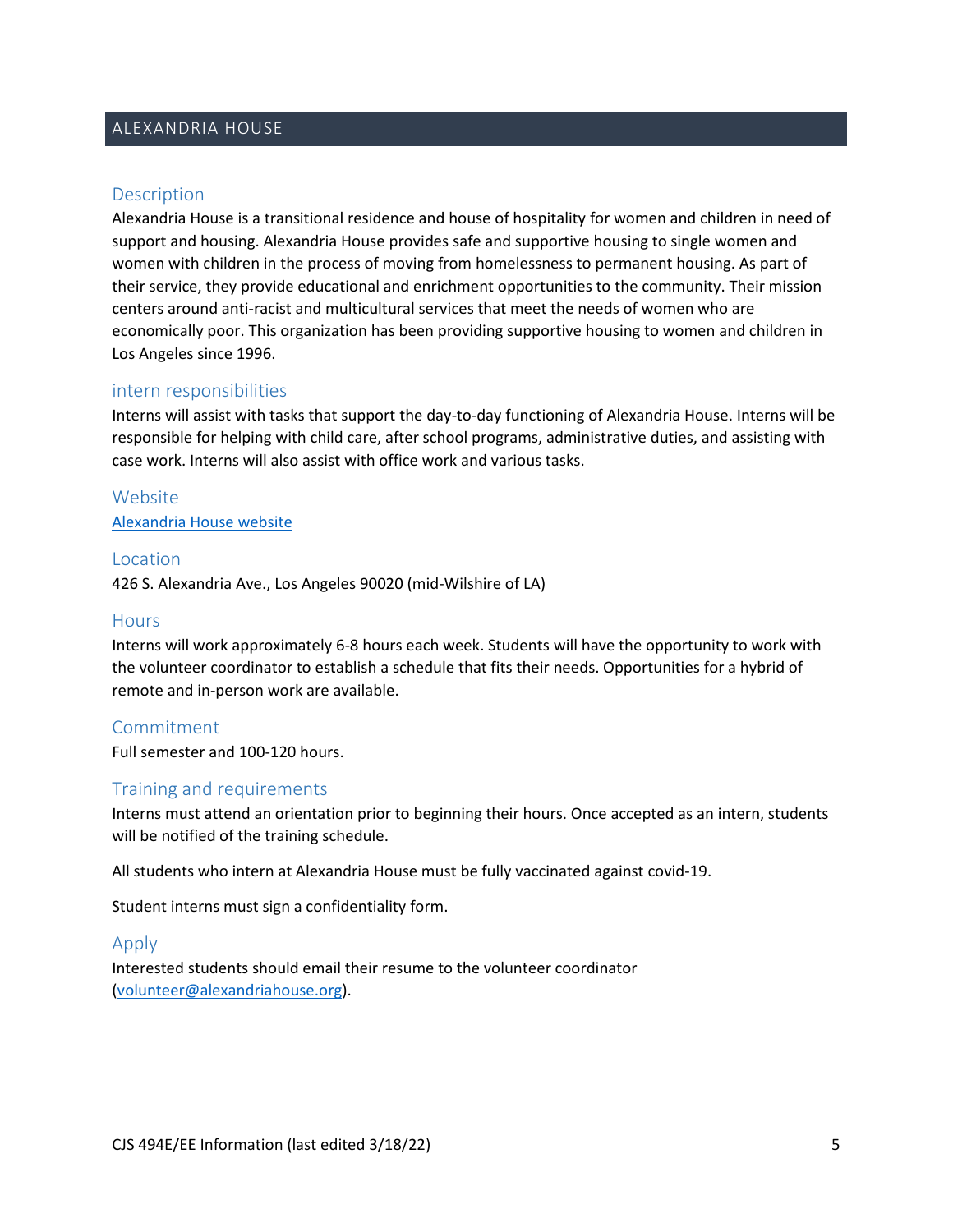# JOURNEY OUT

#### **Description**

Journey Out is an LA-based nonprofit leading the fight for freedom and survival of all those whose lives have been destroyed by sex trafficking or commercial sexual exploitation. Their mission is to help victims leave a life of abuse and violence, overcome fears, and empower them to reach their full potential and achieve their goals. Their programs and services include drop-in center programming, prostitution diversion program, domestic minor sex trafficking prevention, direct street outreach, and community and agency education/training.

Interns will assist with a newly forming program under the recent state legislation addressing trafficking. This program involves community outreach and education in the hospitality and transportation industries to reduce the facilitation of trafficking in these arenas, where interns will be tasked with coordinating training and outreach. Interns will assist with facilitating trainings and education to industry workers, as well as  $7<sup>th</sup>$ -12<sup>th</sup> grade students. Tasks will also include conducting research on antitrafficking initiatives in other areas of the country to inform programming at Journey Out.

#### Location

7136 Haskell Ave., Suite 125. Van Nuys, CA

Website [Journey Out website](http://www.journeyout.org/)

#### **Hours**

8-10 hours/week at the Van Nuys office. Interns will develop a schedule with their supervisor.

## Commitment

Full semester and 120 hours, but interns are encouraged to work after the semester ends.

#### **Training**

Students will receive training and orientation prior to beginning the internship.

#### Apply

Interested students contact Dr. Katherine Lorenz [\(Katherine.Lorenz@csun.edu\)](mailto:Katherine.Lorenz@csun.edu). To apply, students should have a resume prepared.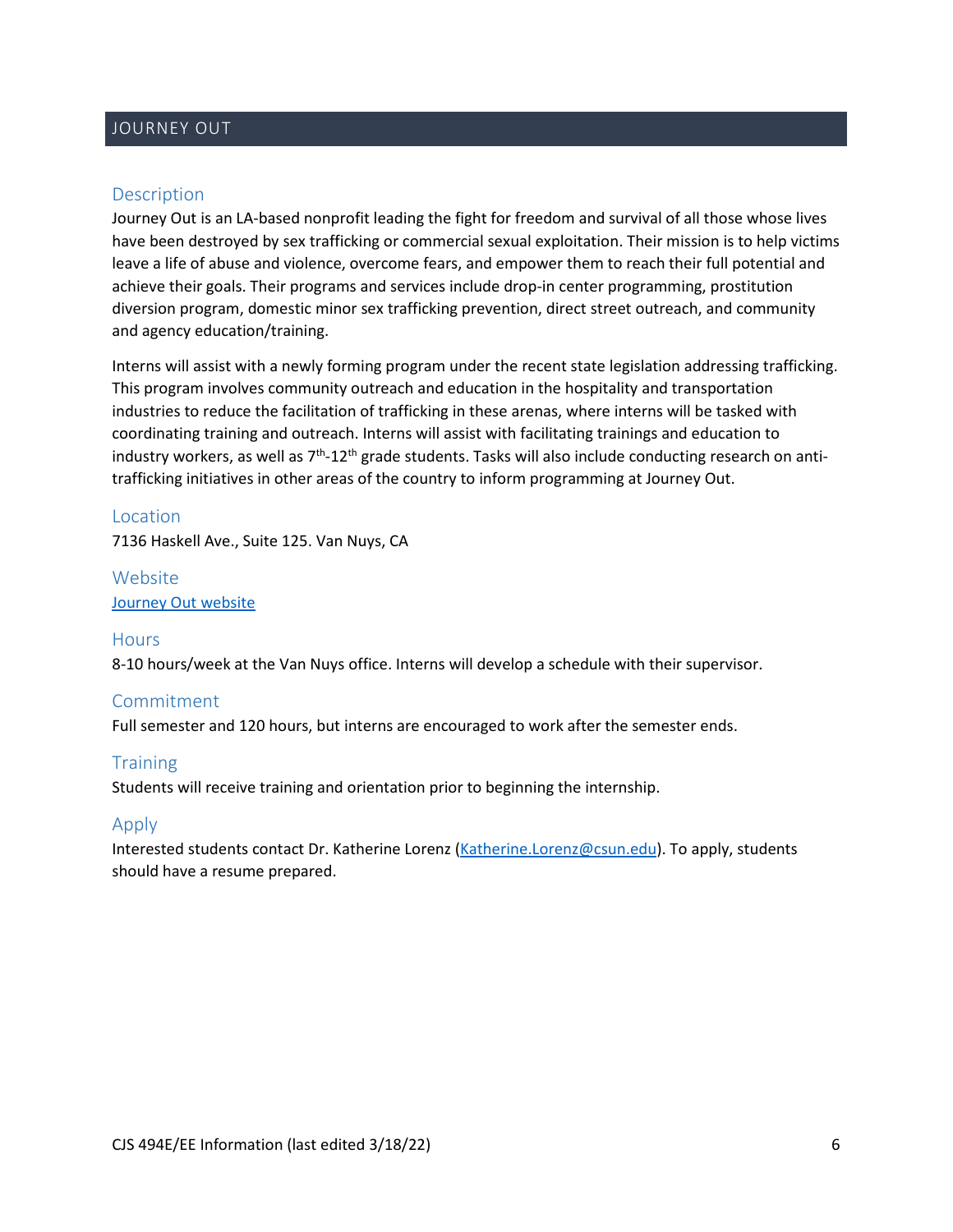# NEIGHBORHOOD LEGAL SERVICES SELF-HELP CENTER

# Description

Volunteers will work directly with community members in family law matters (divorce, custody disputes, paternity actions), housing matters (evictions), and other legal matters such as name change and guardianship. Students may also work to serve survivors of domestic violence with the paperwork to apply for a temporary restraining order. These clinics are housed within courthouses, offering free services to community members who need assistance completing legal paperwork.

# Location

Volunteers for the spring 2022 semester will be working remotely.

## **Hours**

8 hours/week. Internship hours can be worked Monday-Friday 8:30AM – 12:30PM and Mondays-Thursdays 1:30PM-4:30PM.

Website [Neighborhood Legal Services of LA website](https://www.nlsla.org/projects/self-help-centers/)

Commitment Full semester, 100-120 hours

**Training** Interns will receive training before starting and on-the-job.

# Apply

Contact Dr. Katherine Lorenz [\(Katherine.Lorenz@csun.edu\)](mailto:Katherine.Lorenz@csun.edu) for application info.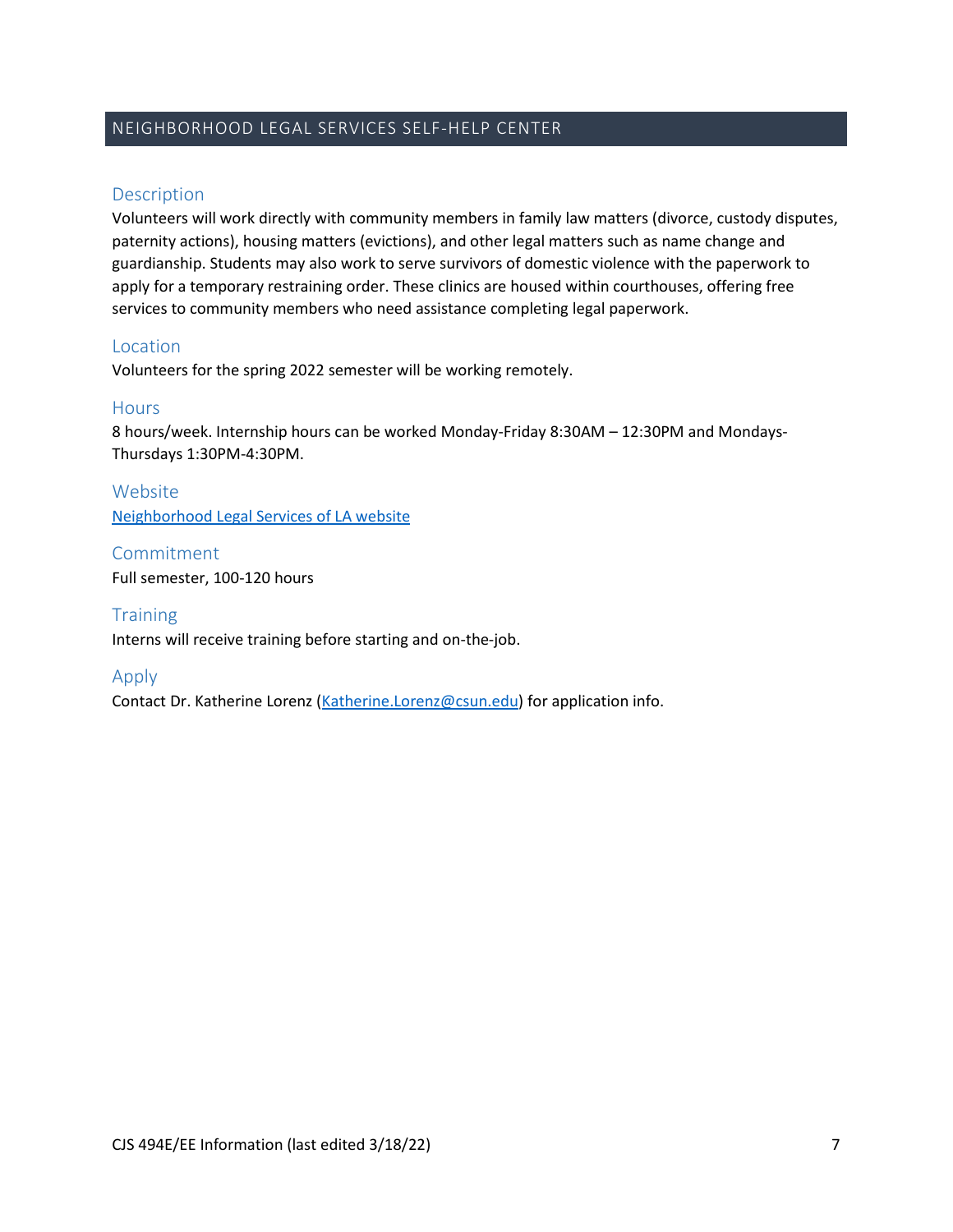# STRENGTH UNITED

#### **Description**

Strength United is committed to ending abuse, empowering families, and developing leaders. Strength United envisions homes and communities free of abuse and violence. Strength United provides crisis and advocacy services to survivors of sexual assault.

Interns will provide counseling on the 24-hour hotline and onsite emotional support at medical exams, police stations, and in the court. Strength United is an advocacy organization chartered through CSUN to provide services to students, but they also provide services to community members at their non-CSUN locations. Internship work will be a mix of in-person and remote.

# Website [CSUN Strength United website](http://www.csun.edu/eisner-education/strength-united)

Location Van Nuys and Northridge

#### **Hours**

Students are required to work at least one 6.5-hour shift per week. Students can work extra hours to reach their 120-hour internship course requirement. Students will rotate crisis hotline shifts and survivor accompaniments. There are four shifts offered each day of the week: 12AM – 6:30AM, 6:30AM – 12PM, 12PM – 6:30PM, and 6:30PM to 12AM.

## Commitment

One-year commitment

## **Training**

Interns are required to receive the 60-hour sexual assault training. This training is required to work at any sexual assault advocacy agency in the State of California (and is a great resume-builder). Training does count toward the required 120 hours for the internship course.

The fee for training is \$175. Scholarships are available to reduce the financial burden of the training fee. Students interested in a scholarship need to indicate this when the application and resume is submitted.

*Strength United is offering their training for the Fall 2022 semester in September 2022 (dates TBD). If you are interested in this internship site, contact Strength United ASAP to enroll in their upcoming training.*

#### Apply

Interested students should email Mayra Cardentti [\(Mayra.Cardentii@StrengthUnited.org\)](mailto:Mayra.Cardentii@StrengthUnited.org) for the application. Students are required to undergo an interview. Accepted students will need to complete a successful background check.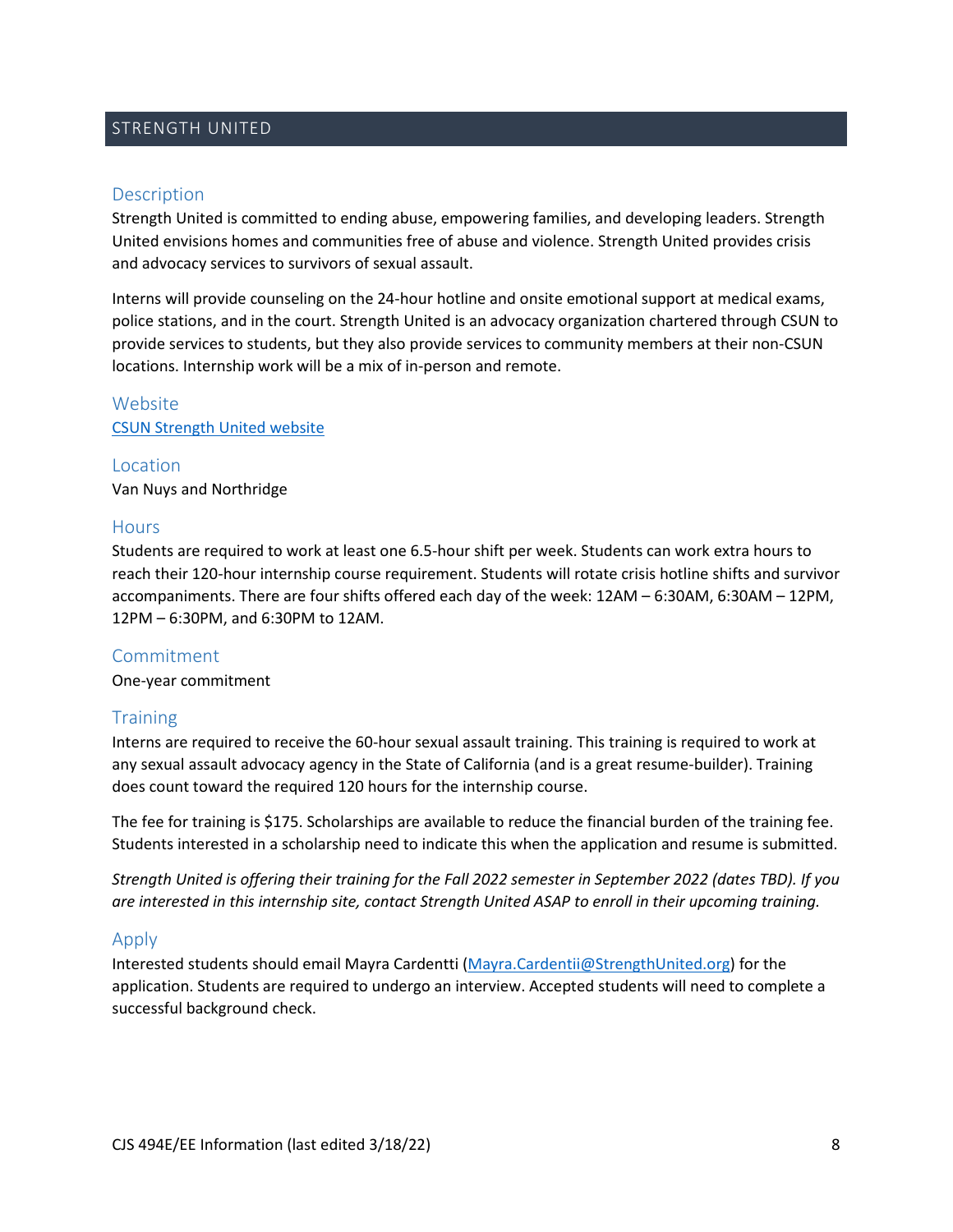# BET TZEDEK

#### **Description**

Bet Tzedek sets the standard for innovation in public interest law and is one of the top legal agencies in the country providing both direct services and impact litigation assistance to Los Angeles' most vulnerable populations. Bet Tzedek's pioneering projects combine direct legal representation with powerful outreach, education, and legislative advocacy. They offer legal assistance in 13 different areas such as homelessness prevention, conservatorship, elder abuse, financial fraud, transgender medicallegal, Holocaust services, and employment rights. The organization's leadership is a dynamic coalition between the public, private and non- profit sectors delivering innovative approaches to address root causes of poverty and exploitation. Their legal expertise and capacity to effect positive, sustainable social change continues to garner national attention.

## Intern responsibilities

Interns with Bet Tzedek will be assigned to the intake department which is the first point of contact for potential clients. As an intake intern, students will conduct pre-screening assessments to determine legal assistance and representation of potential clients in addition to providing general information and appropriate referrals to other legal and social agencies.

This internship is a great opportunity for students who are interested in a career in law or community based work that serves members of marginalized groups. Interns will have the opportunity to develop and exercise foundational legal skills such as assessing and determining case eligibility, fact investigation, documenting client needs, client interaction skills, and assisting clients who are in challenging situations.

#### Location

3250 Wilshire Blvd., Los Angeles, CA 90010. Internship work for the spring 2022 semester will be completed remotely.

## Website [Bet Tzedek website](https://www.bettzedek.org/)

#### **Hours**

8 hours/week for the full semester. Hours can be completed between the hours of 9AM – 5PM, Monday – Friday in four hour blocks. The office will be closed on holidays. Students will work with their supervisor to develop a schedule each week that meets the student's schedule.

#### Commitment

Full semester and 120 hours

#### Training & Requirements

Given the nature of this work, interns should be comfortable communicating with members of the community. Interns should have a demonstrated commitment to public interest and service, as well as empathy for marginalized groups including the elderly, disabled, and low income populations. Interns should be able to manage and apply new information learned during the course of the training and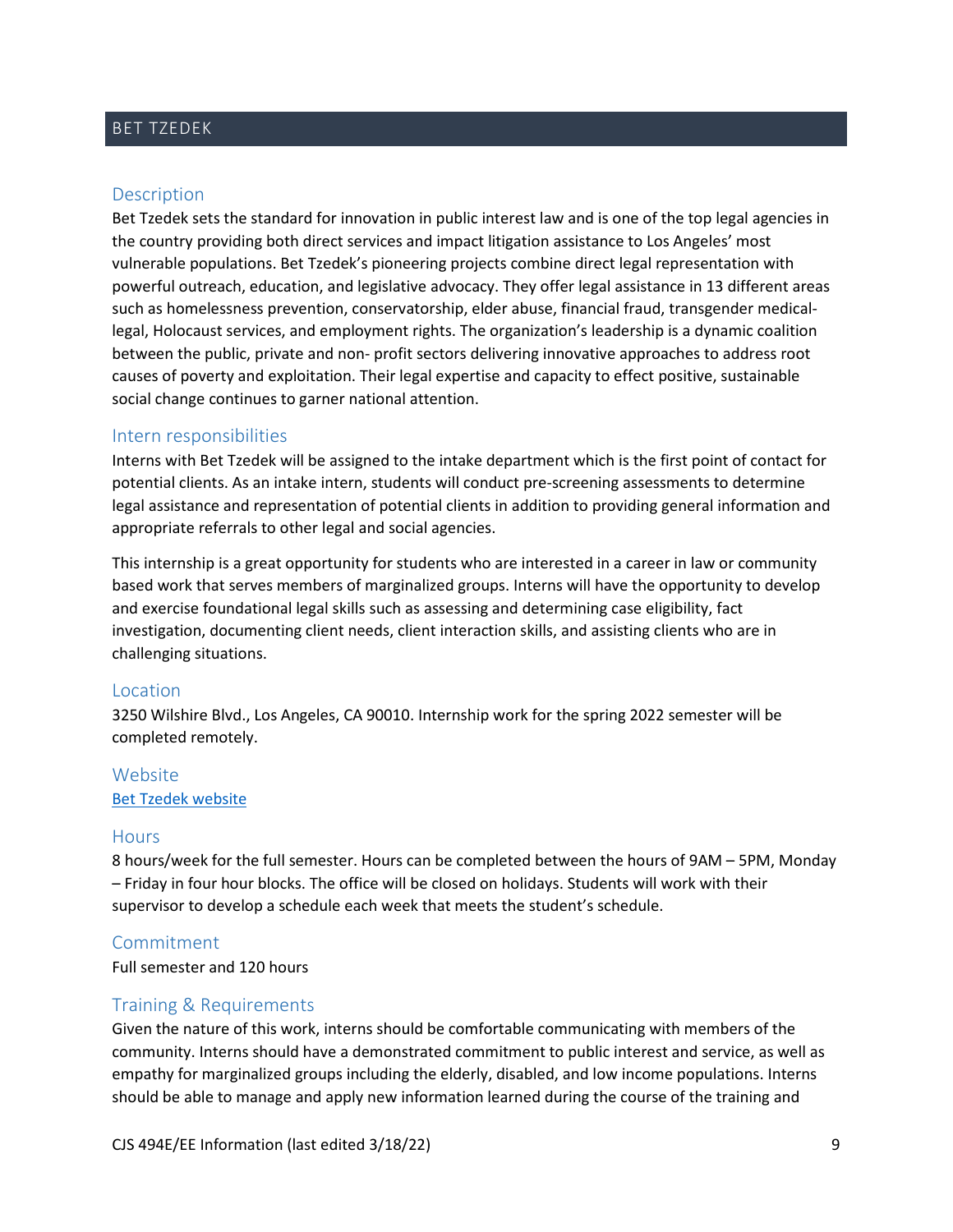internship. Must be detail oriented in addition to writing and communication skills. Bilingual interns are needed.

Interns will attend a general orientation and will receive on the job training.

Because the work will be completed remotely, students will need reliable internet access during their shifts.

# Apply

Interested students should apply starting December 1, 2021 through the [Bet Tzedek online application.](https://www.bettzedek.org/volunteer/volunteer-application/) In the application students should indicate that they are a CSUN CJS student. Students who apply and are accepted as an intern are expected to commit to Bet Tzedek for the full semester – please do not apply or commit to interning if you are not completely sure. Questions can be directed to the volunteer coordinator Erenie Fahmy [\(EFahmy@bettzedek.org\)](mailto:EFahmy@bettzedek.org).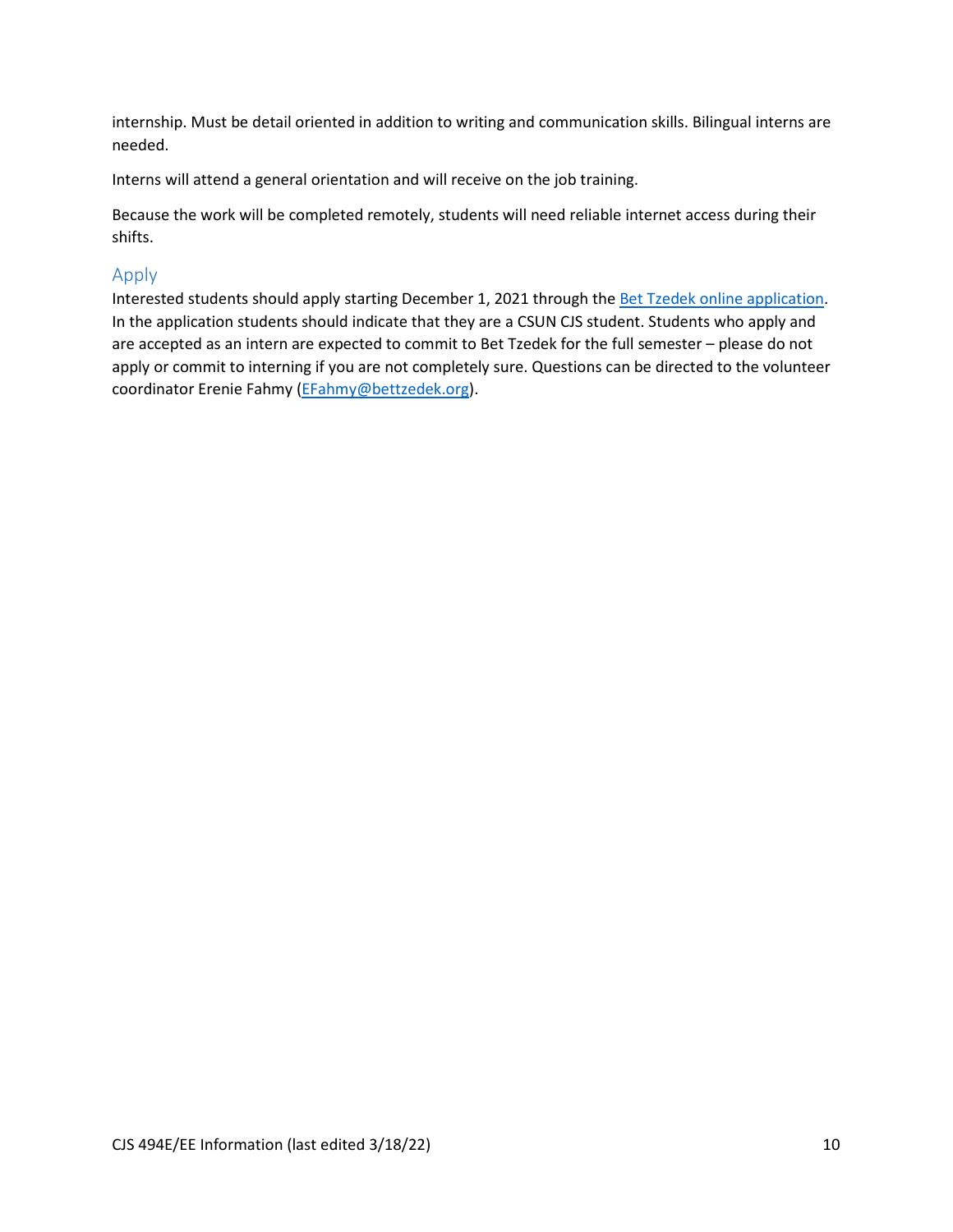# **Description**

CARECEN started as a small, grassroots organization and has grown to the largest Central American organization in the country providing low-cost immigration legal services, policy advocacy in immigration, and working for the rights of all immigrants. CARECEN provides services and engages in advocacy in the LA area in pursuit of equality, dignity, social justice, and political empowerment for Central Americans and other communities. The CARECEN team provides culturally sensitive, traumainformed, in-language programs to that help Central American immigrants succeed.

Interns will be assigned to one of four areas to support CARECEN:

- 1. Organizing, Policy, and Advocacy: Interns in this area will assist with promoting CARECEN services, engaging in community education and outreach, and attending protests to be a voice for those who are unable to speak up.
- 2. Citizenship Center: Interns in this area will help adult students prepare for their naturalization interview and develop English reading, writing, and speaking skills. Spanish speaking abilities are preferred but not required.
- 3. Youth Center: Youth program interns will facilitate workshops and develop curriculum for supporting immigrant youth. Specific responsibilities include tutoring youth who recently came to the US, helping them to adapt to the US education system and community. Interns will also assist them in their pursuit of higher education through college application assistance and mentoring. Bilingual (English/Spanish) preferred.
- 4. Parent Center: Interns in this area will assist with programming geared toward adults and parents including resource events and facilitating workshops. Education opportunities will focus on educating about their rights as immigrant parents, technology training, and providing them with tools to help support their children.

## Location

CARECEN has offices in LA, the San Fernando Valley (Van Nuys), and San Bernardino. Interns will be working remotely with the possibility of some in-person work, depending on the intern's interests in inperson work and the needs of CARECEN.

## **Website**

## [Visit the CARECEN website](https://www.carecen-la.org/)

## **Hours**

Interns will be able to select their schedule based on their availability, but hours will typically need to be

worked between 9am and 5pm Monday-Friday.

Commitment 120 hours/full semester

 $C$ JS 494E/EE Information (last edited  $3/18/22$ ) 11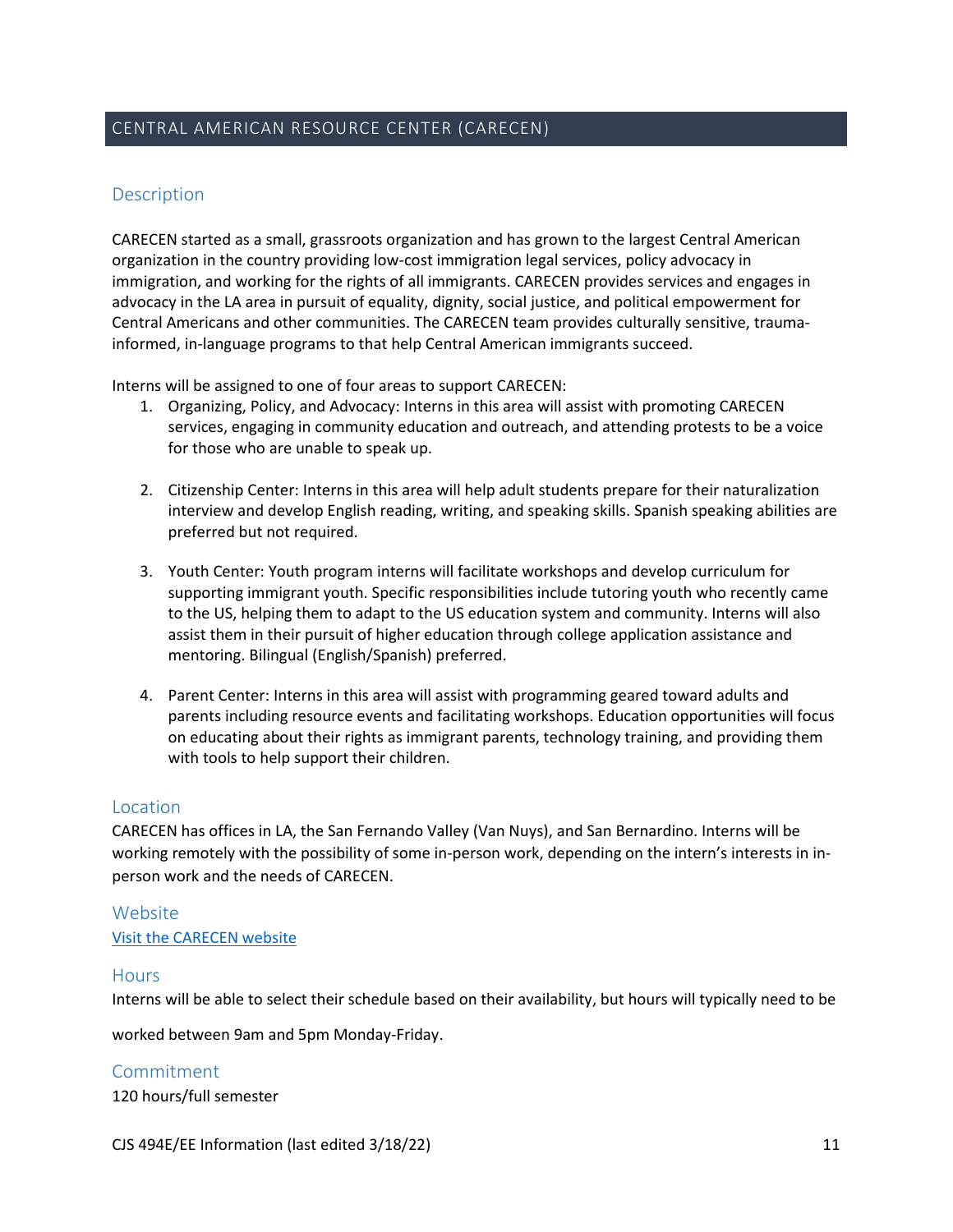# **Training**

All interns will participate in on-boarding orientation. Interns will also participate in training sessions specific to their internship assignment.

# Apply

Interested students should contact Adrian Estrada [\(AdEstrada@CARECEN-LA.ORG\)](mailto:AdEstrada@CARECEN-LA.ORG) with their resume. Make sure to indicate that you are a CSUN CJS student. Potential interns will then need to complete an interview. All interns will need to complete a confidentiality agreement.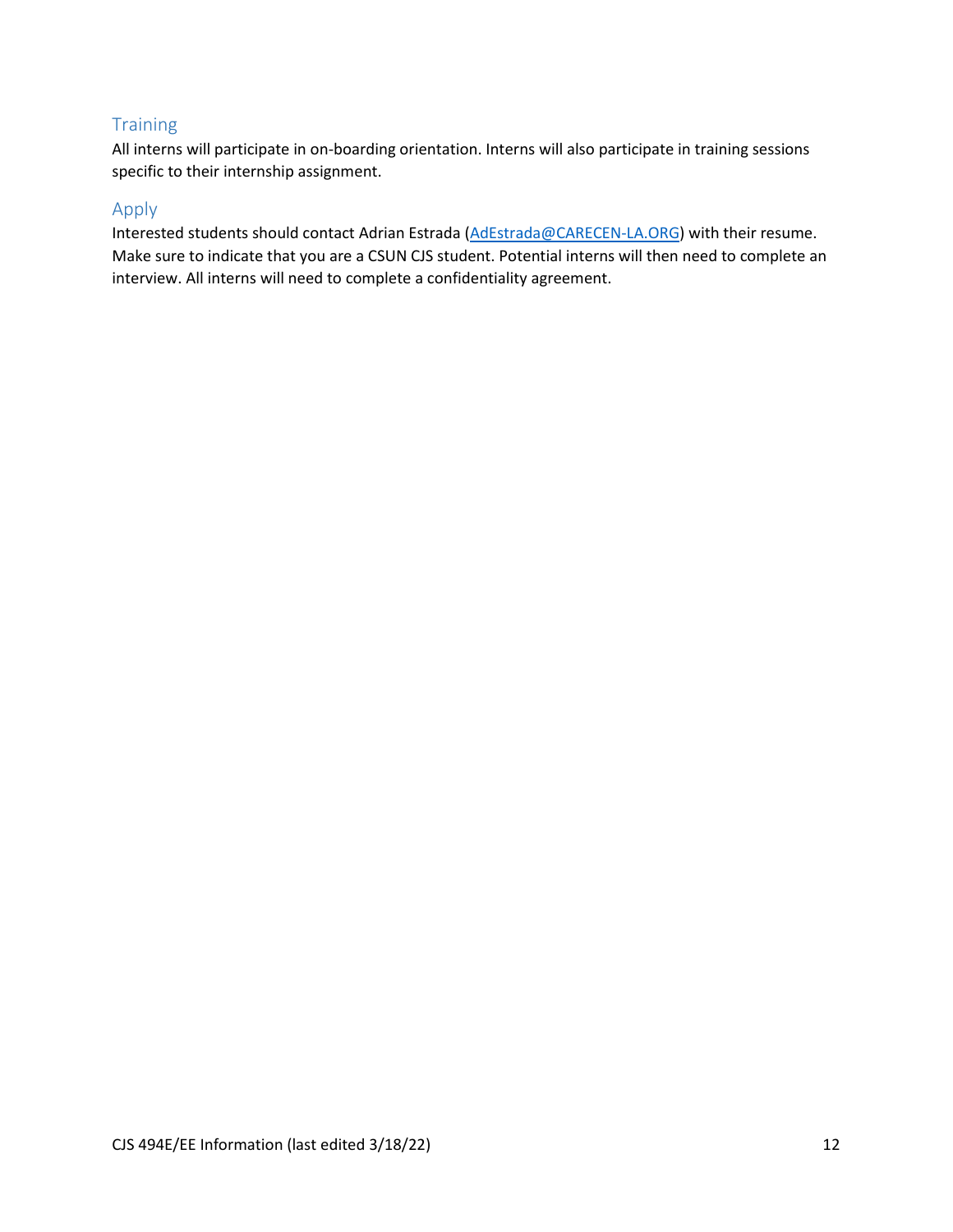# WEST VALLEY HOMES YES (WVHY)

# **Description**

West Valley Homes Yes (WVHY) is a locally-based mutual-aid nonprofit that serves the homeless population in the West San Fernando Valley (Chatsworth/Northridge/West Hills/Canoga Park/Woodland Hills) that engages in outreach and education in pursuit of affordable and accessible housing. They provide outreach, education, and support services to those experiencing homelessness and advocate for compassionate and collaborative solutions to homelessness.

Interns will be assigned to one of three areas of WVHY:

- 1. Outreach includes food and information delivery to homeless in the community, including the weekly Sunday outreach event that provides foods to unhoused folks in the community. Interns will also be trained in homelessness rights to help members of the unhoused community exercise these rights.
- 2. Peer support involves working directly with members of the community to answer questions and provide legal advocacy.
- 3. Rapid Response will involve monitoring weekly city-sponsored sweeps of homeless encampments to provide support by preventing and responding to rights violations that occur during the sweeps.

## Location

Interns will work in the West San Fernando Valley (Chatsworth/Northridge/West Hills/Canoga Park/Woodland Hills) in areas of the community including visiting homeless encampments and the San Fernando Courthouse. Peer Support interns will have the opportunity to work remotely.

## Website

[West Valley Homes Yes website](https://westvalleyhomesyes.site/upcoming-events/) 

Also check out [Facebook,](https://www.facebook.com/WestValleyHomesYES/) [Instagram,](https://www.instagram.com/westvalleyoutreach/?hl=en) and [Twitter!](https://twitter.com/wvh_yes?ref_src=twsrc%5Egoogle%7Ctwcamp%5Eserp%7Ctwgr%5Eauthor)

## **Hours**

Hours depend on the assigned area of WVHY.

- Outreach workers are expected to work 4-5 hours on Sundays and the remaining hours during the week as needed.
- Rapid Response interns will work between 7am and 1pm depending on the times of the weekly street sweeps. Other tasks can be completed in their own time.
- Peer Support interns will work hours depending on the needs of the cases and therefore are fairly flexible and can work remotely.

## Commitment

120 hours (6-8 hours/week) for full semester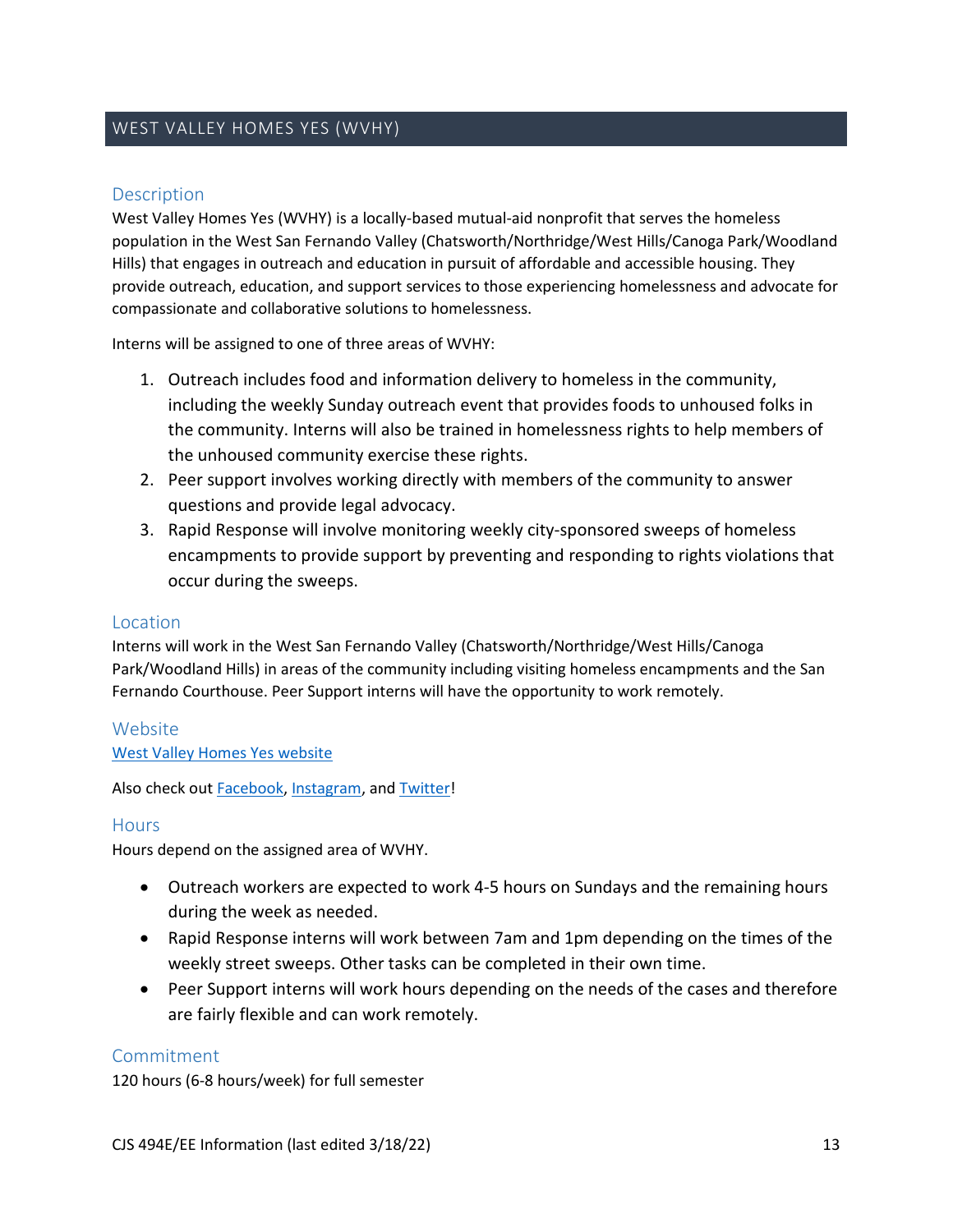# **Training**

Training will take place on the job. Interns may also be asked to review training materials outside of working hours, which can count toward their weekly internship hours.

# Apply

Interested students should contact Kim Olsen via email [\(WVHYadvocate@gmail.com\)](mailto:WVHYadvocate@gmail.com). Please indicate

that you are a CSUN student. Students are expected to participate in a brief interview.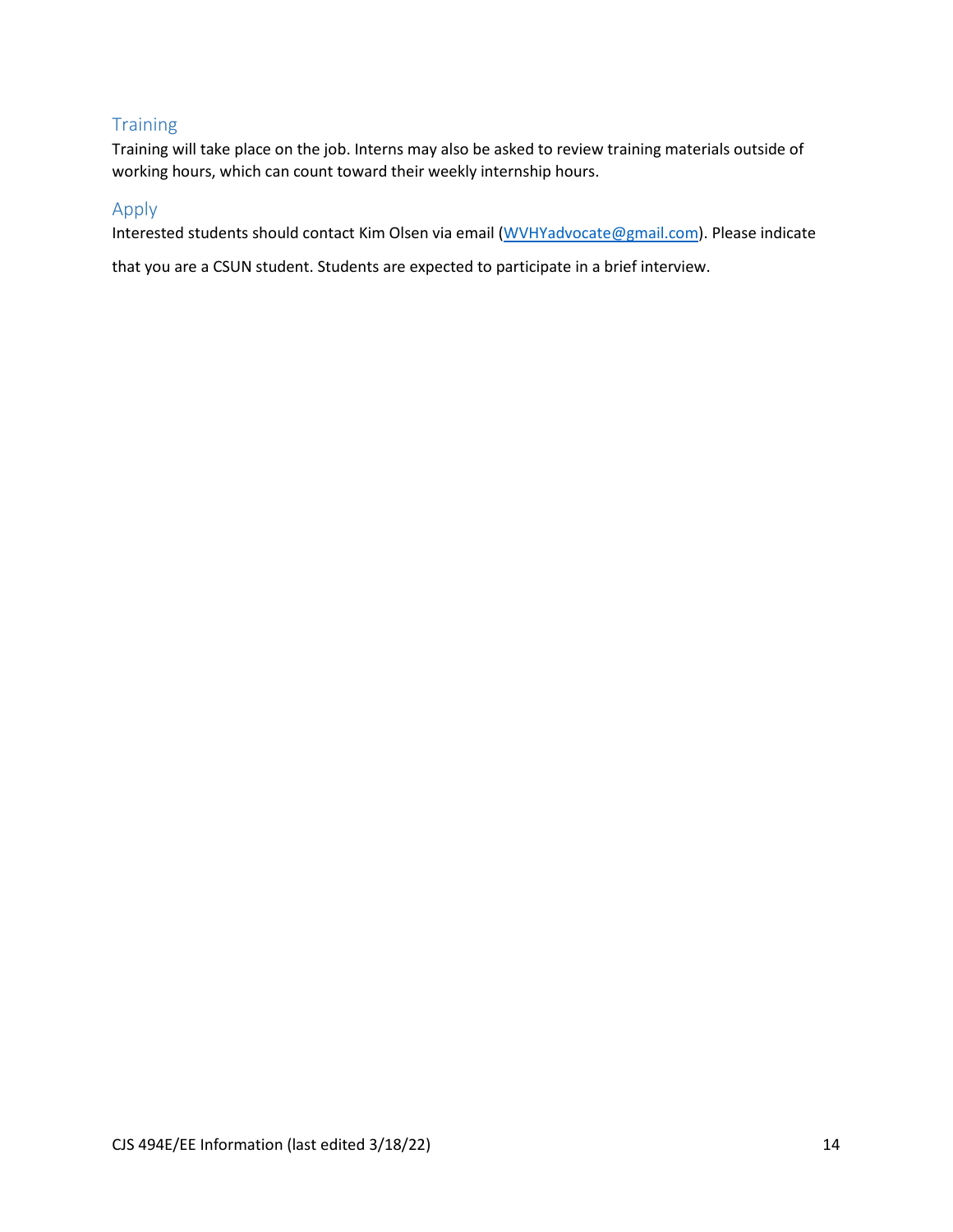# BEHAVIORAL SYSTEMS SOUTHWEST (BSS)

#### **Description**

Mission Statement: "Behavioral Systems Southwest is a team of committed community correctional professionals dedicated to helping the ex-offender population break the criminal cycle and improve the quality of their lives through use of cognitive behavior change methodology. We can accomplish this goal by providing comprehensive reintegration services to the ex-offender population in residential and non-residential settings. The services we provide focus on individual skill building, accomplished through individual, and/or group activities, all while focusing on staff development and professional growth in order to provide effective services to those we serve. BSS seeks to empower individuals by providing them with the knowledge and training necessary to address existing behavior issues, identify solutions to future problems, and live a productive, self-supporting, clean and sober, crime free life."

Interns will be working at a 32-bed Transitional Housing Program contracted through the California Department of Corrections and Rehabilitation and a 70-bed Residential Reentry Center contracted through the Federal Bureau of Prisons. Interns at this site will be working directly with federal inmates and individuals under parole supervision at a residential facility. This is a structured and controlled environment that assists ex-offenders in developing the skills and knowledge necessary to exist when they are no longer wardens of the state. This is a good opportunity to get hands-on experience working in a corrections setting with individuals of this population. Interns will receive training to work in a community corrections setting that can prepare them for a future career in this field working with inmates.

All interns will begin working with the security staff. This will include shadowing and assisting security officers in their day-to-day jobs including pat downs, searches, etc. and dealing with offenders on a daily basis. After getting experience in the security position, interns will have the opportunity to work in case management. This will include responsibilities such as co-facilitating groups, organizing and running classes on health, welfare, parenting, computers, etc.

#### Location

8141 Orion Ave. Van Nuys, CA 91406. There is also a location in Hollywood as an option for completing internship work.

#### Website

[Behavioral Systems Southwest website](https://www.behavioralsystemssouthwest.com/)

#### **Hours**

10 hours/week. Shifts will vary based on student availability. There is the opportunity for evening and weekend hours, as this site is open 24/7/365. All internship work will be completed in-person.

#### Commitment

Full semester and 120 hours

#### **Training**

Students will complete a training program and receive on-the-job training.